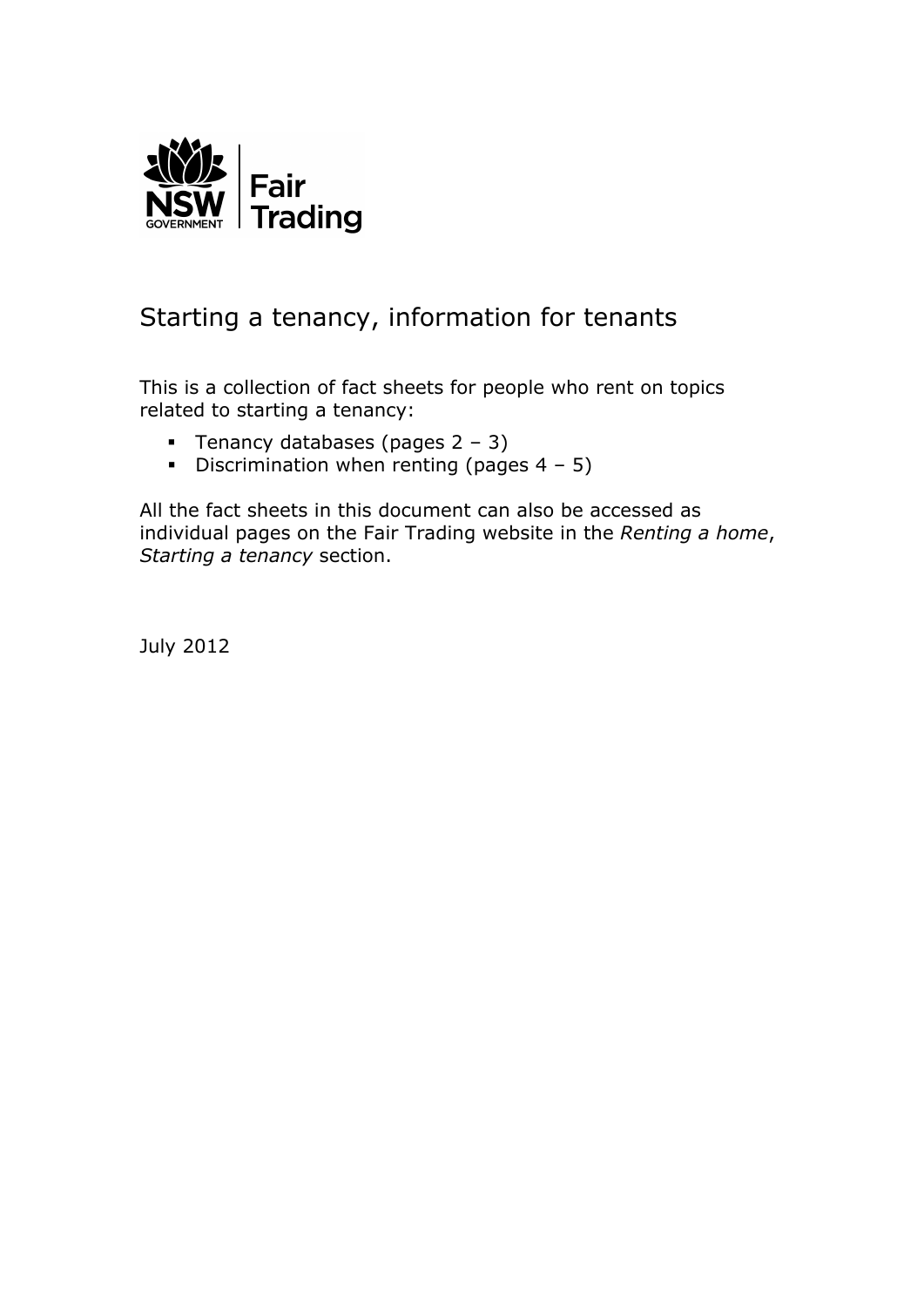# **Tenancy databases**

# Information for tenants and prospective tenants

Tenancy databases are used mainly by agents as a way of screening prospective tenants.

The *Residential Tenancies Act 2010* sets out who, when, and why a person can be listed. The Act also enables disputes over proposed and existing listings to be resolved. If you believe that an agent or landlord has listed information about you that is incorrect, out‑of-date or unjust, there are ways you can go about having the information removed or amended.

# **What is a tenancy database?**

Tenancy databases are run by private companies, not by the Government or the Consumer, Trader and Tenancy Tribunal. They collect and hold information about tenants and can only be used by members (mostly agents) who pay membership fees. Members can list tenants on the database for certain reasons and can check the database to see if a prospective tenant has been listed by another member. There are a number of tenancy databases which operate in NSW, including TICA, National Tenancy Database and Trading Reference Australia. Tenancy databases are sometimes referred to as 'blacklists' or 'bad tenant databases'.

Files kept by an individual landlord or agency for their own internal use (hard copy or computerised) are not databases for the purposes of the legislation.

#### **Listings - who**

You can only be listed on a database if you are named on the lease as a tenant. Approved or unapproved occupants, visitors or children cannot be listed.

## **Listings - when**

You can only be listed on a database after your tenancy has ended. You cannot be listed on a database simply because you fall behind with the rent, are given a termination notice or are not looking after the property in a satisfactory way.

#### **Listings - why**

You can only be listed on a database for one or both of the following two reasons:

- You have vacated owing an amount more than the rental bond for a breach of the agreement which is still outstanding at the time of listing.
- The Tribunal has made an order terminating the agreement because of something you have done wrong and the tenancy has ended.

Any information recorded on a database must identify the reason for the listing in an accurate, complete and unambiguous way. For example, 'eviction order given on grounds of rent arrears, tenant owes \$500 in rent above the bond'.

#### **How will I know if I have been listed on a database?**

Landlords or agents must advise you in writing if they propose to list you on a tenancy database. They must also give you details of the proposed listing, or take reasonable steps to try to advise you. They can do this by sending a letter to your new address (if known) or to the address of the rented premises (in case you are having your mail redirected).

They must give you at least 14 days to object before listing you on the database. You can apply to the Tribunal if you think the proposed listing would be incorrect or unjust.

If you apply for a tenancy and the landlord or agent discovers you have been listed on a database, they must advise you in writing. They should inform you of the contact details of the person who has listed you and how you can go about checking what the listing says and having it corrected or amended (if need be). They do not have to advise you of the reason for the listing. You are entitled to a copy of the information from the person who listed you (free of charge) or direct from the database

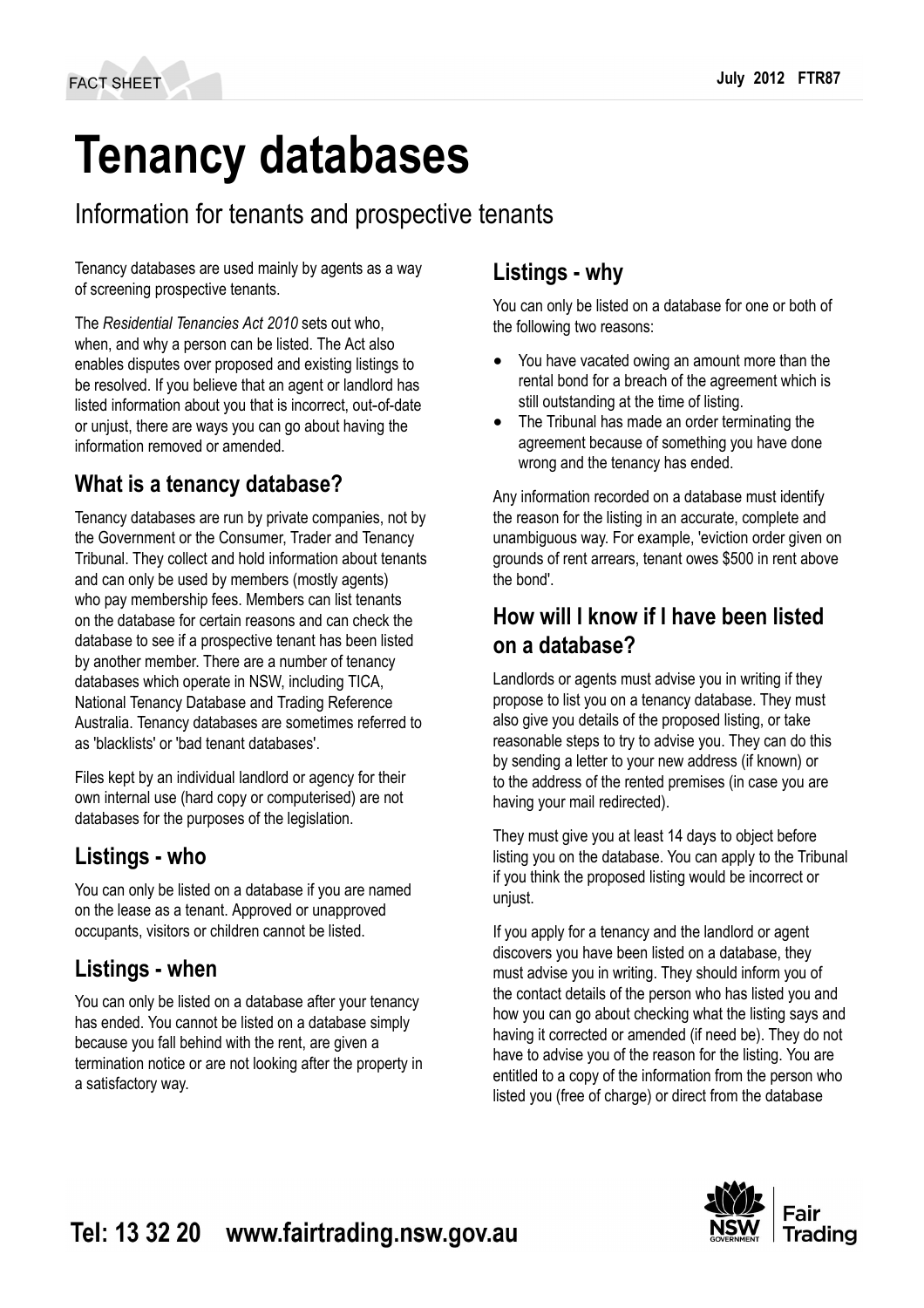operator. The database operator can charge you a fee for the information but it must not be excessive.

Some database operators also provide information over the phone, but be aware that high charges may apply.

#### **Removal of out**‑**of-date, incorrect or unjust listings**

Any listing that is older than 3 years must be removed from a database. Listings under 3 years must also be removed if they are 'out‑of-date'. This is where any amount you owed above the bond has been repaid to the landlord within 3 months or if the termination order made by the Tribunal was not enforced.

Listings also need to be amended if the information is inaccurate, incomplete or ambiguous.

You can also seek to have your name removed from a tenancy database if you think the listing was unjust.

Any changes to the database records must be done by the landlord or agent within 7 days of them becoming aware that the information needs to be changed, if they can do it themselves, or within 14 days if they need to notify the database operator to have it removed or amended.

The laws apply to all listings, including any listings made before the new laws commenced.

#### **Disputes in the Tribunal**

You are able to apply to the Tribunal to have incorrect, out‑of-date or unjust listings removed if you cannot resolve the matter with the agent or landlord.

The Tribunal can order information about you in the database to be wholly or partly removed, changed, or not listed at all if it was a proposed listing. The Tribunal also has the ability to award compensation to you if you have suffered a loss as a result of inaccurate, ambiguous or out‑of-date information being listed on a tenancy database.

www.fairtrading.nsw.gov.au Fair Trading enquiries 13 32 20 TTY 1300 723 404 Language assistance 13 14 50

This fact sheet must not be relied on as legal advice. For more information about this topic, refer to the appropriate legislation.

© State of New South Wales through NSW Fair Trading You may freely copy, distribute, display or download this information with some important restrictions. See NSW Fair Trading's [copyright policy](http://www.fairtrading.nsw.gov.au/Copyright.html) at www.fairtrading.nsw.gov.au or email [publications@services.nsw.gov.au](mailto:publications@services.nsw.gov.au)

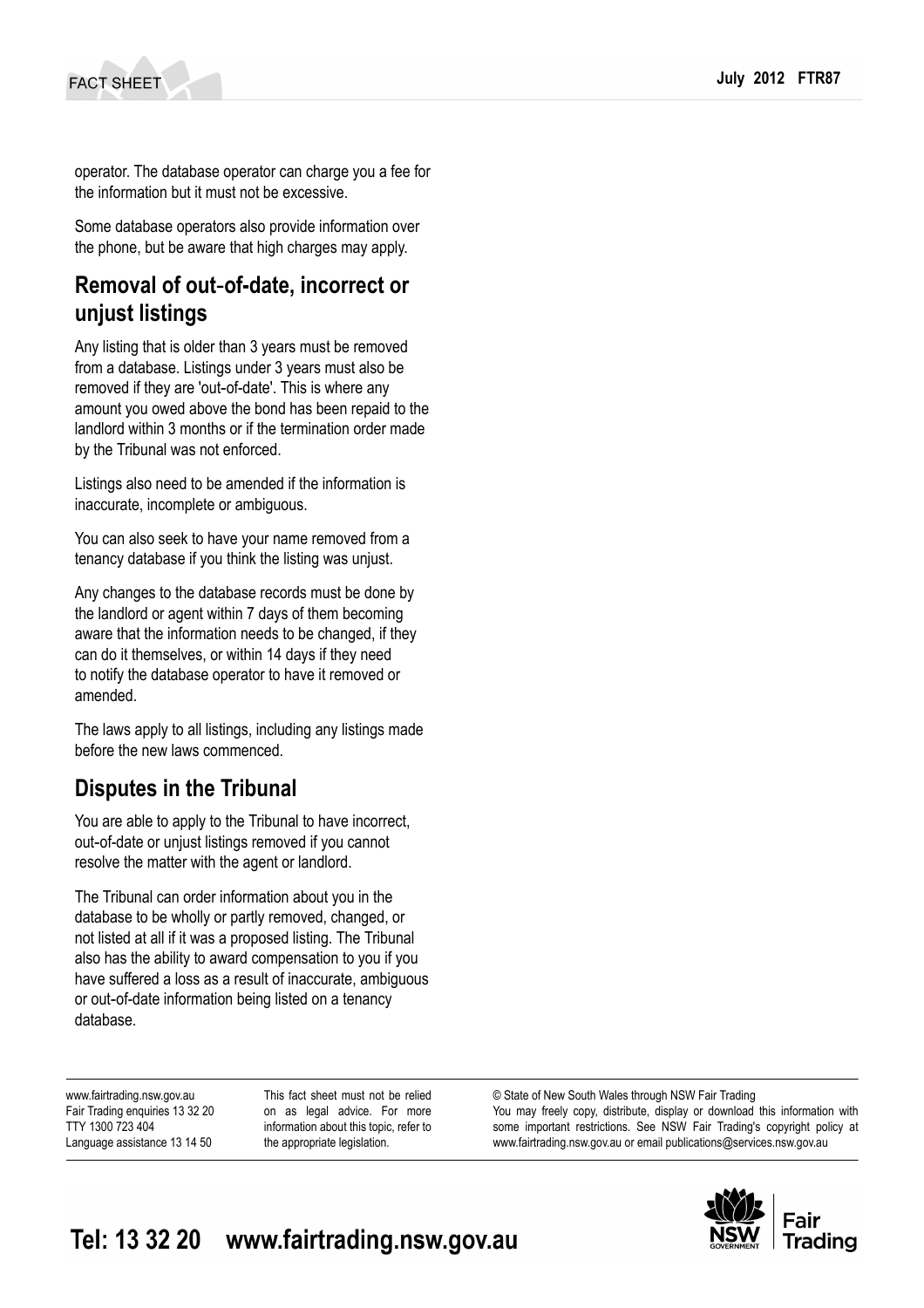# **Discrimination when renting**

Information for tenants and prospective tenants

Everybody should be given a 'Fair Go' when renting or trying to rent a property. While landlords and agents have the right to choose the most suitable tenant, they are not able to unfairly discriminate against you when you apply for a rental property.

## **Anti**‑**discrimination laws**

The law states that you cannot be discriminated against or harassed because of your:

- race (colour, nationality or descent)
- sex (male or female)
- pregnancy
- marital status (e.g. singles or unmarried mothers)
- disability (physical, intellectual or psychiatric disability)
- homosexuality (both gay and lesbian)
- age (both young or old)
- transgender (transsexual).

It is also against the law to discriminate against you because of the race, sex, pregnancy, marital status, disability, homosexuality, age or transgender of your relatives, friends or associates.

But people sometimes claim "that's discrimination!" without understanding the law. As long as the landlord or agent is not discriminating on one of the listed grounds they may rent to whoever they like. If, for example, they do not want smokers in their premises or tenants with pets, or if they reject your rental application because you have a poor tenancy history or they do not think you can pay the rent, there is no law to stop them from rejecting you as a tenant for that reason.

However, landlords and agents may be liable for discriminatory acts if, for example, the owner instructs an agent not to rent the property to 'foreigners' and the agent carries out those instructions. In that case both the landlord and the agent may be liable. It is no defence for an agent to say she or he was simply carrying out instructions.

# **Direct and indirect discrimination**

Direct discrimination is when a person is treated less favourably than another person because of their race, sex, marital status etc. One example of direct discrimination would be if a landlord refused to rent to you because you have children.

Indirect discrimination is where there is a requirement (a rule, policy, practice or procedure) that is the same for everyone, but which has an unequal or disproportionate effect on particular groups (for example, women, people of certain races, young people). Unless this requirement is 'reasonable having regard to the circumstances of the case' (Anti‑Discrimination Act) it is likely to be indirect discrimination.

The following are examples of possible indirect discrimination:

- setting more restrictive standards, such as a higher than necessary income
- requiring all younger tenants to have one of their parents sign the lease as a co-tenant knowing that they do not intend to live in the premises
- having an across the board 'no pets' policy which also excludes the needs of disabled tenants, such as those with a guide dog
- requiring all applicants to have a proven rental history for a minimum number of years, which, for example, could exclude young people trying to rent their first home
- placing unrealistic restrictions on the number of occupants permitted which, for example, could exclude those who are pregnant
- having a complicated and long application form which may, for example, deter recently arrived migrants from applying.

# **Fair trading laws**

Fair trading laws prohibit agents from engaging in conduct that is, in the circumstances, misleading in